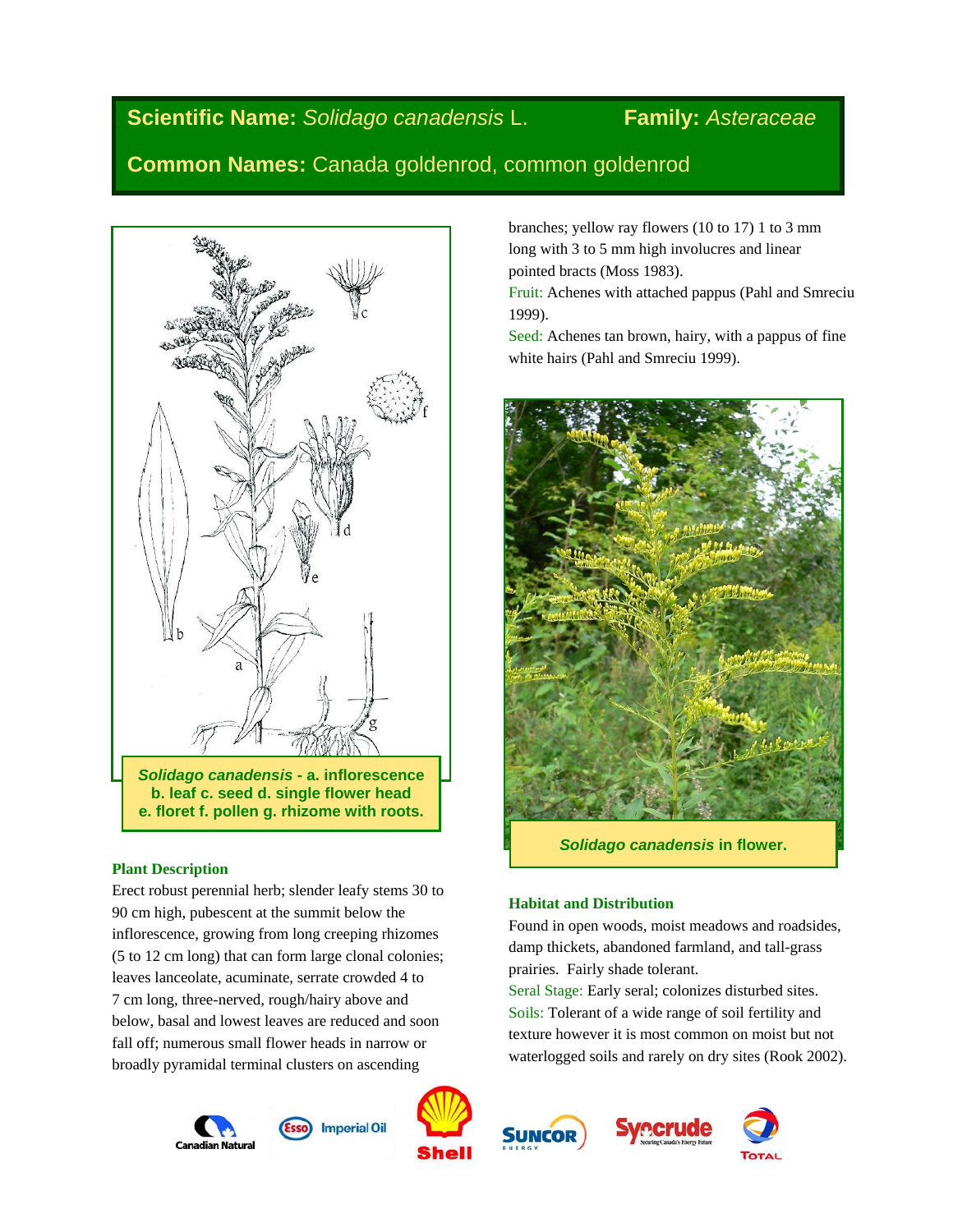Can tolerate soil pH ranging from 4.8 to 7.5 and is shade and salt intolerant (USDA NRCS n.d.). Distribution: Widespread across Canada and USA and scattered north to the Arctic Circle. Alaska, Yukon, southwestern District of Mackenzie to Hudson Bay, Newfoundland south to California, New Mexico, Texas, Florida (Moss 1983).



#### **Phenology**

Flowers late July to early August. Seeds mature from late August to October (Pahl and Smreciu 1999). Seeds are gradually dispersed during the autumn and winter months (Coladonato 1993).

Rhizomes are produced in late autumn, lie dormant during the winter months and shoot growth proceeds in the following spring.

#### **Pollination**

Insect pollinated (honeybees, bumblebees, soldier beetles and syrphid flies) (Werner et al. 1980). Cross-pollinating and self-incompatible. 55% pollen viability and no apomixis (Pahl and Smreciu 1999).

# al. 2004).

Forms symbiosis with AMF *Glomus constrictum* (more competitive in newly reclaimed sites) and *Glomus mosseae* (more competitive in older reclaimed sites) (Jin et al. 2004).

Associates with *Endogone* sp. (Werner et al. 1980). Colonized by arbuscular mycorrhizal fungi (Bohrer et

#### **Seed Processing**

**Seed Dispersal**

**Genetics**

**Symbiosis**

Collection: Snip ripe stems. Seed Weight: 0.085 to 0.1027 g/1,000 seeds (0.0943 g/1,000 seeds average).

Seed borne on pappus for wind dispersal.

2n=18, 36, 54 (Moss 1983).

Harvest Dates: Late August.

Cleaning: Pull seeds from seed heads or shake free. Rub seeds with pappus between corrugated rubber in a box. Sieve to remove seeds from chaff using 1/25 inch round top screen and 45 x 45 mesh bottom screen. Small chaff and dust can be removed by winnowing (Pahl and Smreciu 1999).

Alternatively, pappus with attached seeds can be placed on a sieve with mesh size large enough to let seeds through and stacked on a sieve that will catch the seeds. Place a smaller sieve over the top sieve and direct a strong flow of air (such as that produced by a reversed vacuum) through the top sieve. Seeds will be removed from the pappus and lodge in the small mesh sieve (Pahl and Smreciu 1999).

Storage Behaviour: Uncertain (Royal Botanic Gardens Kew 2008).

Storage: Store cool in sealed containers (Wick et al. 2008).

Longevity: Up to 5 years (Wick et al. 2008).

#### **Propagation**

Natural Regeneration: From seed and creeping rhizomes that grow near the base of the current years shoot after the first year of growth. Each rhizome can







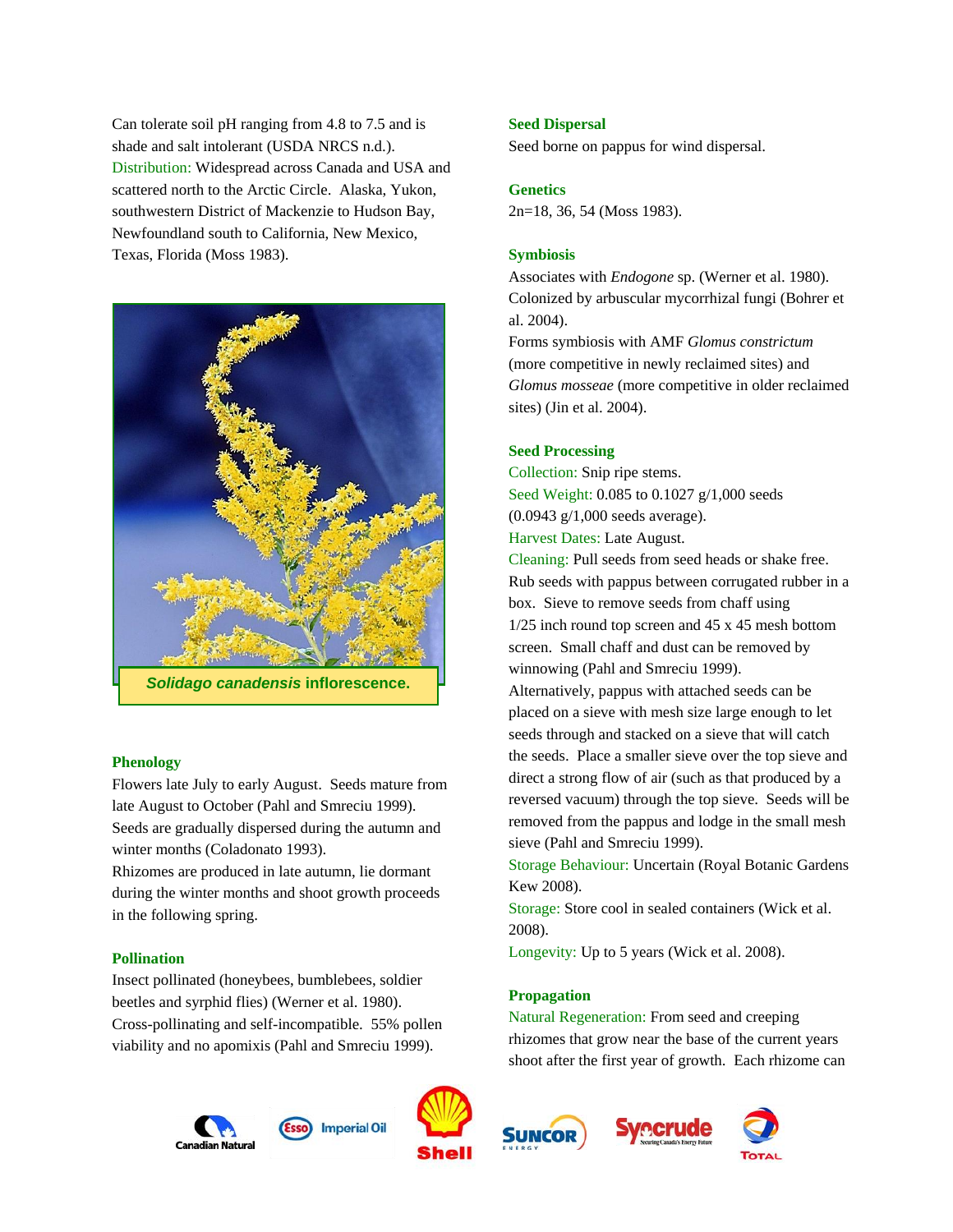produce a single shoot from its apical tip and each shoot can produce 2 to 6 (or more) daughter rhizomes. This forms a cluster of stems.

Germination: Bradbury (1973) obtained 50% germination after 40 days (seeds collected before the first frost, no pre-treatments).

Werner et al. (1980) obtained 75% germination for seeds collected before first frost and allowed an after ripening period of 90 days.

Pre-treatment: None.

Direct Seeding: Greenhouse and nursery practice is to lightly cover seeds and keep evenly moist for 3 weeks of establishment and 5 weeks of active growth (Wick et al. 2008).

Seeding Rate: USDA NRCS (n.d.) recommends between 11,900 and 25,700 seeds/hectare.

Vegetative Propagation: With rhizome cuttings and by dividing mature plants (Pahl and Smreciu 1999).



#### **Aboriginal/Food Uses**

Food: None known.

Medicinal: Boiled leaves and stems are used to make decoction to treat kidney and bladder problems or constipation. Once cold, the decoction can also be used as a wash to dry weeping sores (Marles et al. 2000).

Used to treat sore throats by mixing mashed leaves and grease. Used as an ingredient for astringents and diuretics and sometimes claimed to treat diphtheria (Royer and Dickinson 1996). Other: The flower clusters can be used to make a strong yellow dye (Johnson et al. 1995, Royer and Dickinson 1996).

#### **Wildlife/Forage Usage**

Wildlife: White-tailed deer graze on it in the late summer and autumn (Coladonato 1993). Browsed by elk and mule deer (Pahl and Smreciu 1999). The nectar is an important forage source for bees and butterflies and is also attractive to birds (Lady Bird Johnson Wildflower Center 2010).

Livestock: Good to fair palatability for cattle, sheep and horses (Coladonato 1993).

Grazing Response: Increaser; ability to spread readily by its vigorous rhizome growth (Tannas 1997).

#### **Reclamation Potential**

*Solidago canadensis* is a pioneer invader following disturbances (Coladonato 1993).

Has been shown to tolerate high heavy metals and moderate salt concentrations on a former cokery site (Immela et al. 2012).

It has aggressive vigorous rhizome growth which is recommended for re-vegetation of disturbed sites (provided there are good soil and moisture conditions) (Tannas 1997). It provides rapid and complete cover for erosion control (Pahl and Smreciu 1999).

### **Commercial Resources**

Availability: Seed is commercially available in Alberta (ANPC 2010).

Cultivars: No known cultivars.

Uses: Essential oil for aromatherapy, dried herb and flower arrangements. Grown widely in western Europe for ornamental purposes (Werner et al. 1980), and to produce different shades of dye (Coladonato 1993).

## **Notes**

*S. canadensis* can become a considerable invader in poorly managed pasture, and a pest in forest nurseries









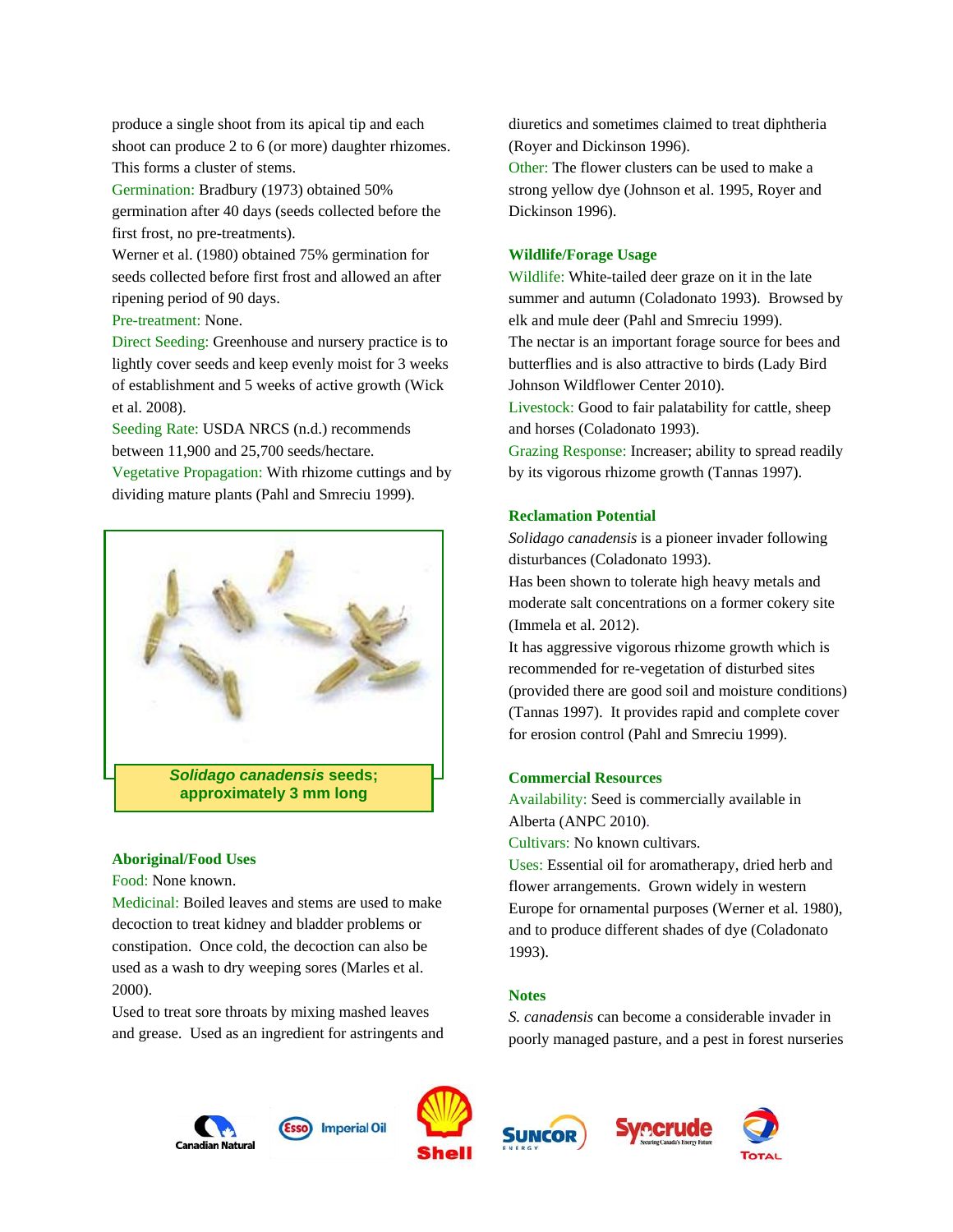and in perennial gardens and crops (Werner et al. 1980).

Goldenrod responds positively and is generally enhanced following low to moderate-severity fires because of its soil-stored seed and underground rhizomes (Coladonato 1993).

Unlike popular belief that *Solidago* species are the main cause of late summer hay fever, according to a study based out of New York, the atmospheric pollen of *Solidago* averaged only 1% to 2% of the total pollen caught. Other allergenic plants such as ragweeds are more abundant and prolific and contribute more to the hay fever syndrome. *S. canadensis* has three microorganisms (powdery mildew, root rot and needle blister rust of pine) that are pathogenic to economically important plants (Werner et al. 1980).

#### **Photo Credits**

Photo 1: T.Voekier, <http://species.wikimedia.org/wiki/Solidago> Photo 2: G.Slickers, [http://upload.wikimedia.org/wikipedia/commons/2/26](http://upload.wikimedia.org/wikipedia/commons/2/26/Solidago_canadensis_20050815_248.jpg) [/Solidago\\_canadensis\\_20050815\\_248.jpg](http://upload.wikimedia.org/wikipedia/commons/2/26/Solidago_canadensis_20050815_248.jpg) Line Diagram: John Maywood, used by permission of Bruce Peel Special Collections, University of Alberta.

#### **References**

ANPC (Alberta Native Plant Council), 2010. Native Plant Source List. [http://www.anpc.ab.ca/assets/ANPC\\_2010\\_Native\\_Pl](http://www.anpc.ab.ca/assets/ANPC_2010_Native_Plant_Source_List.pdf) [ant\\_Source\\_List.pdf](http://www.anpc.ab.ca/assets/ANPC_2010_Native_Plant_Source_List.pdf) [Last accessed June 14, 2013].

Bohrer, K.E., C.F. Friese and J.P. Amon, 2004. Seasonal dynamics of arbuscular mycorrhizal fungi in differing wetland habitats. Mycorrhiza 14: 329-337.

Bradbury, I.K., 1973. The strategy and tactics of *Solidago canadensis* L. in abandoned pastures. Ph.D. Dissertation, University of Guelph, Guelph, Ont. Cited in Werner, P.A., I.K. Bradbury and R.S. Gross, 1980. The biology of Canadian weeds. 45. *Solidago canadensis* L. Canadian Journal of Plant Science 60: 1393-1409.

Coladonato, M., 1993. *Solidago canadensis*. IN: Fischer, W.C. (compiler). The fire effects information system. United States Department of Agriculture, Forest Service, Intermountain Research Station, Intermountain Fire Sciences Laboratory, Missoula, Montana.

[http://www.fs.fed.us/database/feis/plants/forb/solcan/i](http://www.fs.fed.us/database/feis/plants/forb/solcan/introductory.html) [ntroductory.html](http://www.fs.fed.us/database/feis/plants/forb/solcan/introductory.html) [Last accessed July 17, 2013].

Immela, F., J. Renautb and J. Masfarauda, 2012 Physiological response and differential leaf proteome pattern in the European invasive Asteraceae *Solidago canadensis* colonizing a former cokery soil. Journal of Proteomics 75: 1129-1143.

Jin, L., Y. Gu, M. Xiao, J. Chen and B. Li, 2004. The history of *Solidago canadensis* invasion and the development of its mycorrhizal associations in newlyreclaimed land. Functional Plant Biology 31: 979- 986.

Johnson, D., L. Kershaw, A. MacKinnon and J. Pojar, 1995. Plants of the Western Boreal Forest and Aspen Parkland. Lone Pine Publishing and the Canadian Forest Service. Edmonton, Alberta. 392 pp.

Lady Bird Johnson Wildflower Center, 2010. *Solidago canadensis* L. IN: Native Plant Database. University of Texas at Austin. [http://wildflower.org/plants/result.php?id\\_plant=SOC](http://wildflower.org/plants/result.php?id_plant=SOCA6) [A6](http://wildflower.org/plants/result.php?id_plant=SOCA6) [Last accessed June 12, 2013].

Marles, R.J., C. Clavelle, L. Monteleone, N. Tays and D. Burns, 2000. Aboriginal Plant Use in Canada's northwest Boreal Forest. Natural Resources Canada and Canadian Forest Service. UBC Press, Vancouver, British Columbia. 368 pp.

Moss, E.H., 1983. Flora of Alberta. A manual of flowering plants, conifers, ferns, and fern allies found growing without cultivation in the province of Alberta, Canada. 2nd edition. University of Toronto Press, Toronto Ontario. p. 593.